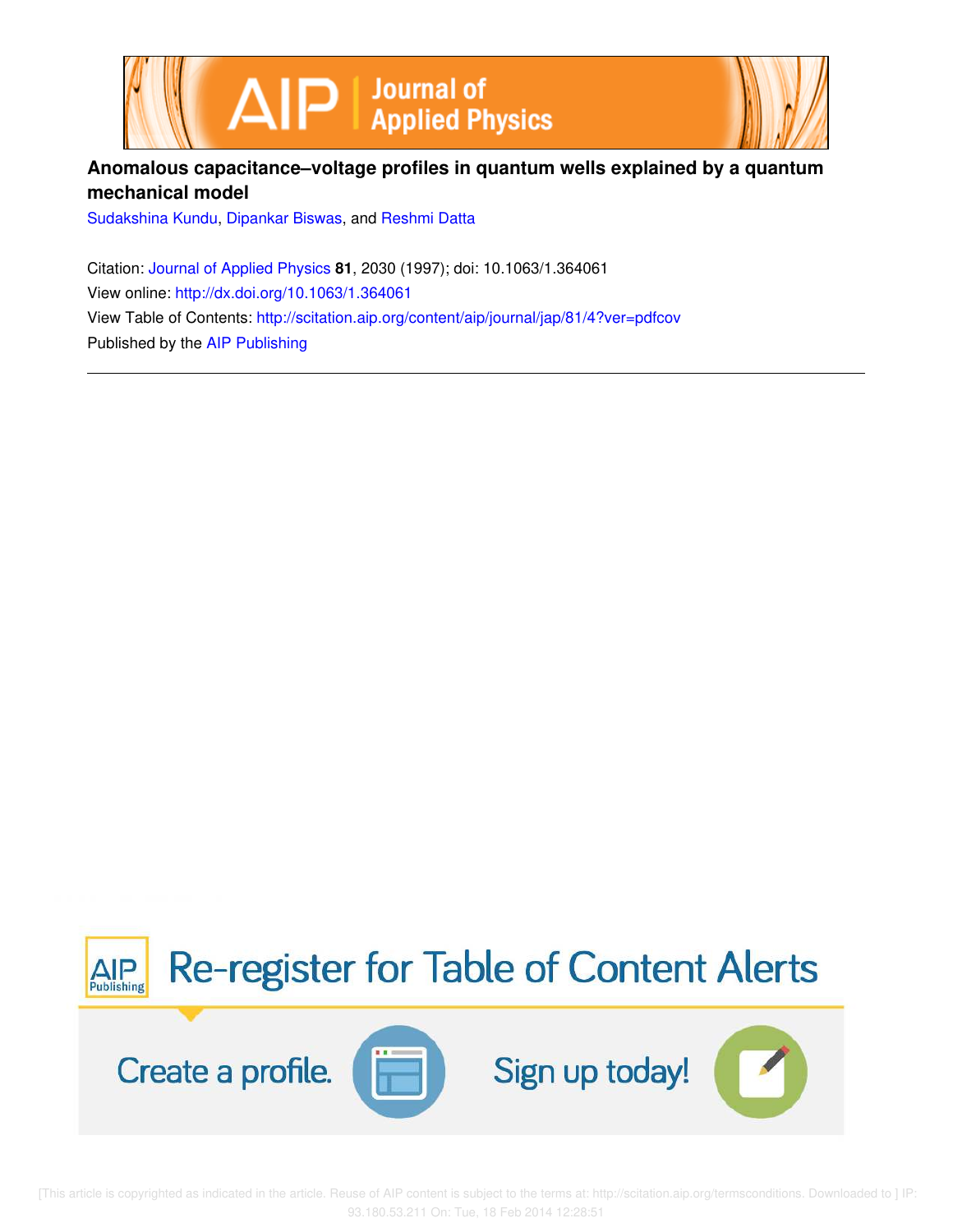## **Anomalous capacitance–voltage profiles in quantum wells explained by a quantum mechanical model**

Sudakshina Kundu, Dipankar Biswas,<sup>a)</sup> and Reshmi Datta *Department of Electronic Science, Calcutta University, 92 Acharya Prafulla Chandra Road, Calcutta-700009, India*

(Received 22 July 1996; accepted for publication 8 November 1996)

We have developed a quantum mechanical model for understanding and explaining the capacitance–voltage  $(C-V)$  carrier profiles observed in quantum wells  $(QW)$ . The external field imposed on the QW during C–V profiling changes the carrier distribution of the system. This model considers the effects of field and quantum confinement of the carriers in the well. The results obtained by iterative solutions of Schrodinger's and Poisson's equations give a better understanding of the experiments than the previous models where quantum confinement is ignored. © *1997 American Institute of Physics.* [S0021-8979(97)03304-5]

Capacitance–voltage  $(C-V)$  measurements are widely used for carrier profiling of semiconductors and to estimate interface states.<sup>1,2</sup> We have recently shown that  $C-V$  measurements with time in the form of deep level transient spectroscopy (DLTS) can be used to determine the conduction and valence band offsets of quantum wells accurately.<sup>3,4</sup>

When an external field is imposed on a single quantum well for C–V profiling, a number of changes take place. The bands bend  $(Fig. 1)$ , as carriers get depleted from the barrier on the Schottky side, and collect in the quantum well to increase the two-dimensional  $(2D)$  carrier concentration. Inside the quantum well the motion of the carriers is quantized along the well width. The carriers are free to move in planes parallel to the interface, making their motion 2D. Due to this quantum confinement, the entire carrier distribution changes<sup>5,6</sup> so that the estimation of the carrier profile becomes quite involved.

Our model accounts for this quantum effect and the field dependent phenomena inside the quantum well along with the band offset. The carrier distribution and the peak shifts with temperature are computed here when this quantum mechanical model is applied to a *p*-type Si/SiGe/Si quantum well. Self-consistent, iterative solutions of the Schrodinger's and Poisson's equations are adopted.

The cosine wave function representing the twodimensional hole gas (2DHG) present in the quantum well is changed in the presence of an external field as given by Bastard. In our model, the wave function is modified to suit the requirements of a 2DHG.

The quantum confinement of the carriers leads to splitting of the degenerate heavy and light hole bands of the bulk semiconductor. Due to valence band anisotropy, the effective masses of the 2D holes are modified from their bulk values. From a knowledge of the measured effective masses of heavy and light holes in the subbands of the quantum well,  $7,8$ it is evident that for low doping and moderate temperatures almost 90% of the holes populate the first heavy-hole subband.

The wave function representing the first heavy-hole subband is given by

$$
\varphi_{\omega} = N(\beta) \left| \cos(\pi z / L + \delta) \exp \left[ \beta (Z / x L - 1 / 2 x) \right] \right| \tag{1a}
$$

$$
\varphi_b = N(\beta) |\cos(\pi/2 + \delta) \exp\left[ -q_0 \left( \frac{Z}{L} - \frac{1}{2} \right) \right]
$$
 (1b)

in the well and barrier, respectively.

 $N(\beta)$  is a normalization constant and  $\beta$  is a variational parameter obtained by a process of minimization of the energy term

$$
E(\beta) = E_0[1 + \beta^2/4\pi^2 + \phi\{-1/\beta - 2\beta/(4\pi^2 + \beta^2) - \frac{1}{2}\coth(-\beta/2)\}]
$$
 (2)

$$
\delta = \tan^{-1}(q_0 + \beta/x)/\pi - \pi/2
$$
 (3)

is a phase factor

$$
q_0^2 = 2_m^* L^2 (E_0 - \Delta E_v) / \hbar. \tag{4}
$$

Here *x* is a fraction and *L* is the total well width so that *xL* represents the fractional well width over which the carriers are piled up due to the imposed field  $F$ .  $E_0$  is the ground state,  $\Delta E_v$  is the difference in the valence-band offset between the quantum well and the barrier layer

and 
$$
\phi = q F x L / E_0
$$
. (5)

Without any field, Eq.  $(1a)$  reduces to the cosine function.

The carrier concentration is obtained by integrating the product of the 2D density-of-states (2D-DOS) function, Fermi function, and the probability density obtained from the carrier distribution in the quantum well. The concentration of holes within the quantum well and those split into the barrier away from the Schottky side are given respectively by

a)Institute of Radio Physics and Electronics, Calcutta University, 92 Acharya Prafulla Chandra Road, Calcutta 700 009, India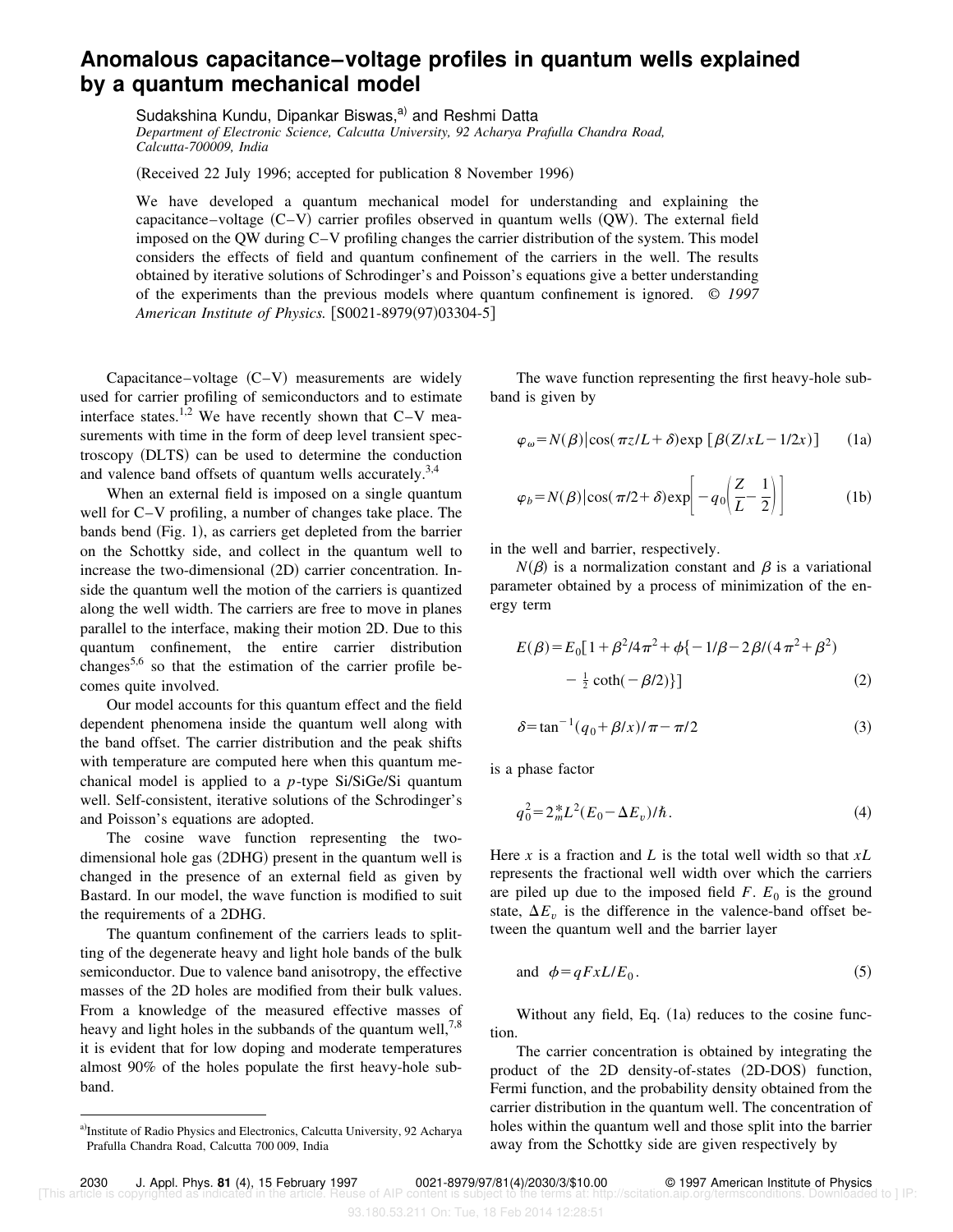

FIG. 1. Bending of the valence band of the Si–SiGe–Si QW under reverse bias.

$$
p_w = \int_{L(1-2x)/2}^{L/2} p_{2D} N^2(\beta) \cos^2 \left( \frac{\pi z}{L} + \delta \right)
$$
  
× exp  $2\beta \left( \frac{z}{xL} - \frac{1}{2x} \right) \ln \left| \frac{1 + \exp \frac{(E_0 - E_F)}{KT}}{1 + \exp \frac{(\Delta E_v - E_F)}{KT}} \right| dz$  (6a)

$$
p_B = \int_{L/2}^{\alpha} p'_{2D} N^2(\beta) \cos^2 \left(\frac{\pi}{2} + \delta\right) \exp^{-2q_0} \left(\frac{z}{L} - \frac{1}{2}\right)
$$

$$
\times \ln \left|1 + \exp \frac{(\Delta E_v - E_F)}{KT}\right| dz. \tag{6b}
$$

Starting with a trial value *F*, the fractional well-width *xL* and a trial hole concentration within the well, the 2D-hole concentration is obtained by iterating. Repeated iterations give a unique set of values for *F* and *x*.

Our main objective is to explain the anomaly between the carrier profile obtained experimentally by C–V measurement and the theoretical interpretations offered by Tittelbach–Helmrich.<sup>9</sup> Our model is applied to a *p*-type Si/ SiGe/Si quantum well shown in Fig. 1. The calculations are done at different temperatures and repeated for different valence-band offsets in the expected ranges of 25–40 meV.

Figure 2 shows the carrier distribution inside the quantum well with the reverse field. As the field increases, more carriers are depleted from the barrier and are pushed into the quantum well where they pile up, raise the peak height, and cause the peak position to shift away from the Schottky end. The peak carrier concentration changes from  $\approx 4.0 \times 10^{15}$ cm<sup>-3</sup> at equilibrium to nearly  $8.0\times10^{16}$  cm<sup>-3</sup> at a field required to bring the depletion edge into the well. It is interesting to note that without any field the peak concentration is very close to the theoretical result of T-H.<sup>9</sup>

The variations of the peak height and the peak position with temperature are shown in Fig. 3, for a valence band offset of 25 meV and at a field required to completely deplete the cap layer. The peak position shifts towards the Schottky end with a rise in temperature as in that obtained experimentally. The shift in peak position with temperature in the 3D model is in the opposite direction and remains



FIG. 2. Hole concentration inside the quantum well on application of reverse bias. Field increases in steps of 12 kV/m.

unexplained. The carrier peak height also decreases with rise in temperature because the carrier confinement diminishes with an increase in temperature. Such decrease in peak heights is more pronounced when measured experimentally. This seems to arise from the fact that the error between the actual peak and the measured peak increases at a considerable rate due to an increase in Debye length with temperature. Figure 4 plots the variation of the peak heights with temperature for both the theoretical model as well as the experimental data of T-H. The nature of variation of Debye length is also shown in Fig. 4. It is apparent that at low temperatures the measurement error diminishes with the decreasing Debye length. In fact, it has been shown by Wu *et al.*<sup>10</sup> and Johnson *et al.*<sup>11</sup> that the effect of Debye length



FIG. 3. Variation of peak height and peak position inside the QW with temperature. Left hand half of the well is shown.